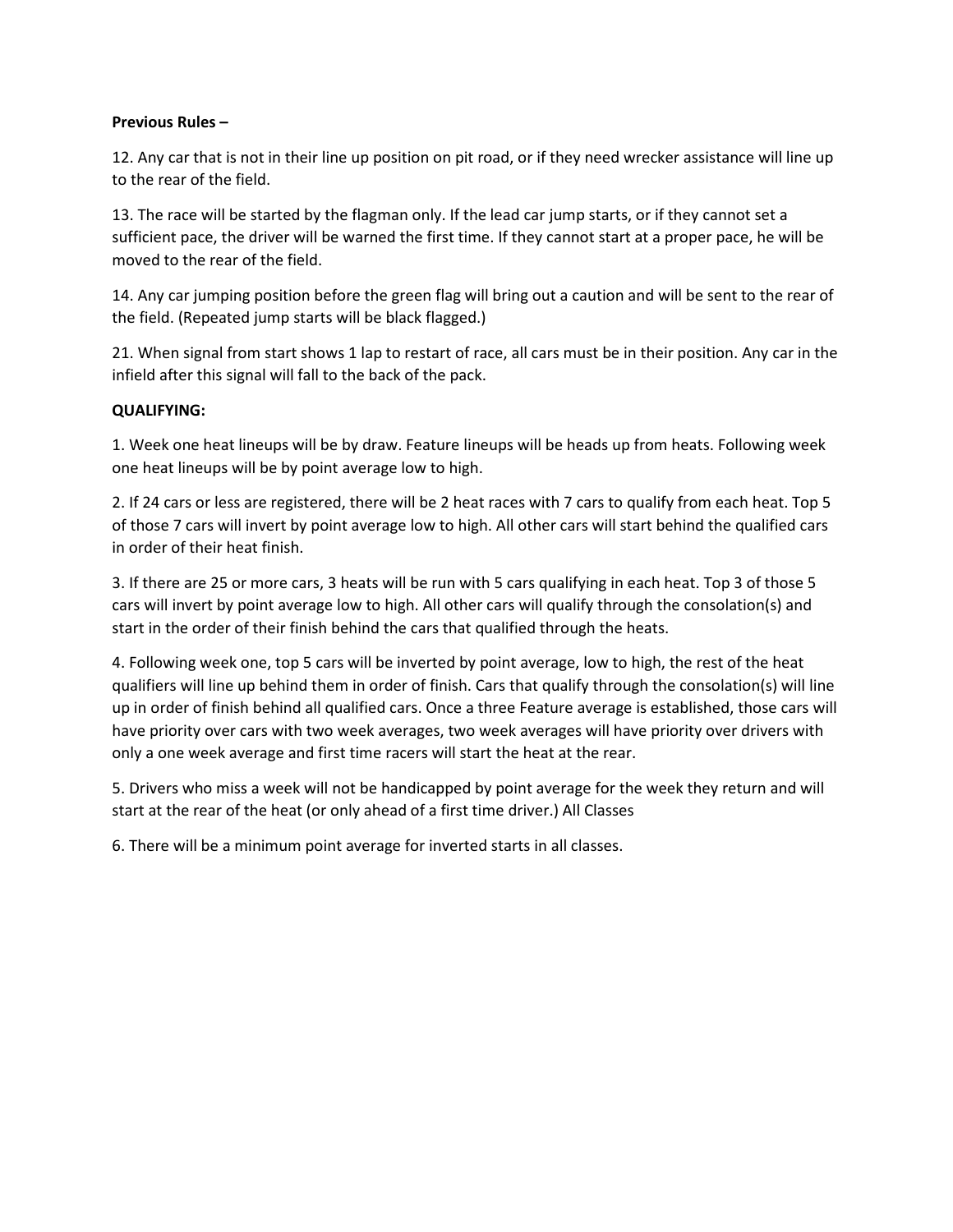# **Updated Rules (5/7/2021) –**

12. When signal from starter shows 1 lap to start/restart of a race, all cars must be in their position. Any car in the infield (or on pit road for the initial start) after this signal is given, will fall to the back of the pack. Any car using wrecker assistance can take their position if they fire and are in position before the 1 lap to go signal is given.

13. The race will be started by the flagman only. If the lead car jump starts, or if they cannot set a sufficient pace, the driver will be warned the first time. If they cannot start at a proper pace or jumps a second time, they will be put back 1 position. If that driver has a 3rd infraction from any position during the remainder of the event they will be sent to the rear.

14. Any car outside the leader caught jumping position before the green flag will bring out a caution, and will be sent back one row. A second offense would send that car to the rear of the field. (Repeated jump starts will be black flagged)

The previous rule #21 has now been combined with rule #12

# **QUALIFYING AND LINE UP PROCEDURES - ALL DIVISIONS QUALIFYING:**

1. Week one heat lineups will be by draw. The Top 2 finishers in each heat will draw a pill for the redraw for their feature lineup position. Drivers eligible for the redraw have 10 minutes to report to pit tower after the completion of the final heat race for their class. Drivers will draw based on their finishing position and best lap time by position. If a driver is late or does not report, he/she will receive the remaining pill after all other drivers have chosen. If multiple drivers do not show, a track official will make the draw for those missing drivers and will do so with the other redraw drivers in attendance. All other qualified cars will start behind the redraw cars in order of their heat finish and fastest lap time per position. Following week one, heat lineups will be by points average low to high.

2. If 20 cars or less are registered, there will be 2 heat races. The number of cars to qualify from each heat will be determined based on car count the day of the event. The Top 2 finishers in each heat will draw a pill for the redraw for their feature lineup position. Drivers eligible for the redraw have 10 minutes to report to pit tower after the completion of the final heat race for their class. Drivers will draw based on their finishing position and best lap time by position. If a driver is late or does not report, he/she will receive the remaining pill after all other drivers have chosen. If multiple drivers do not show, a track official will make the draw for those missing drivers and will do so with the other redraw drivers in attendance. All other cars will start behind the qualified cars in order of their heat finish and fastest lap time per position.

3. If there are 21 or more cars, there will be 3 heat races. The number of cars to qualify from each heat will be determined based on car count the day of the event. The Top 2 finishers in each heat will draw a pill for the redraw for their feature lineup position. Drivers eligible for the redraw have 10 minutes to report to pit tower after the completion of the final heat race for their class. Drivers will draw based on their finishing position and best lap time by position. If a driver is late or does not report, he/she will receive the remaining pill after all other drivers have chosen. If multiple drivers do not show, a track official will make the draw for those missing drivers and will do so with the other redraw drivers in attendance. All other qualified cars will start behind the redraw cars in order of their heat finish and